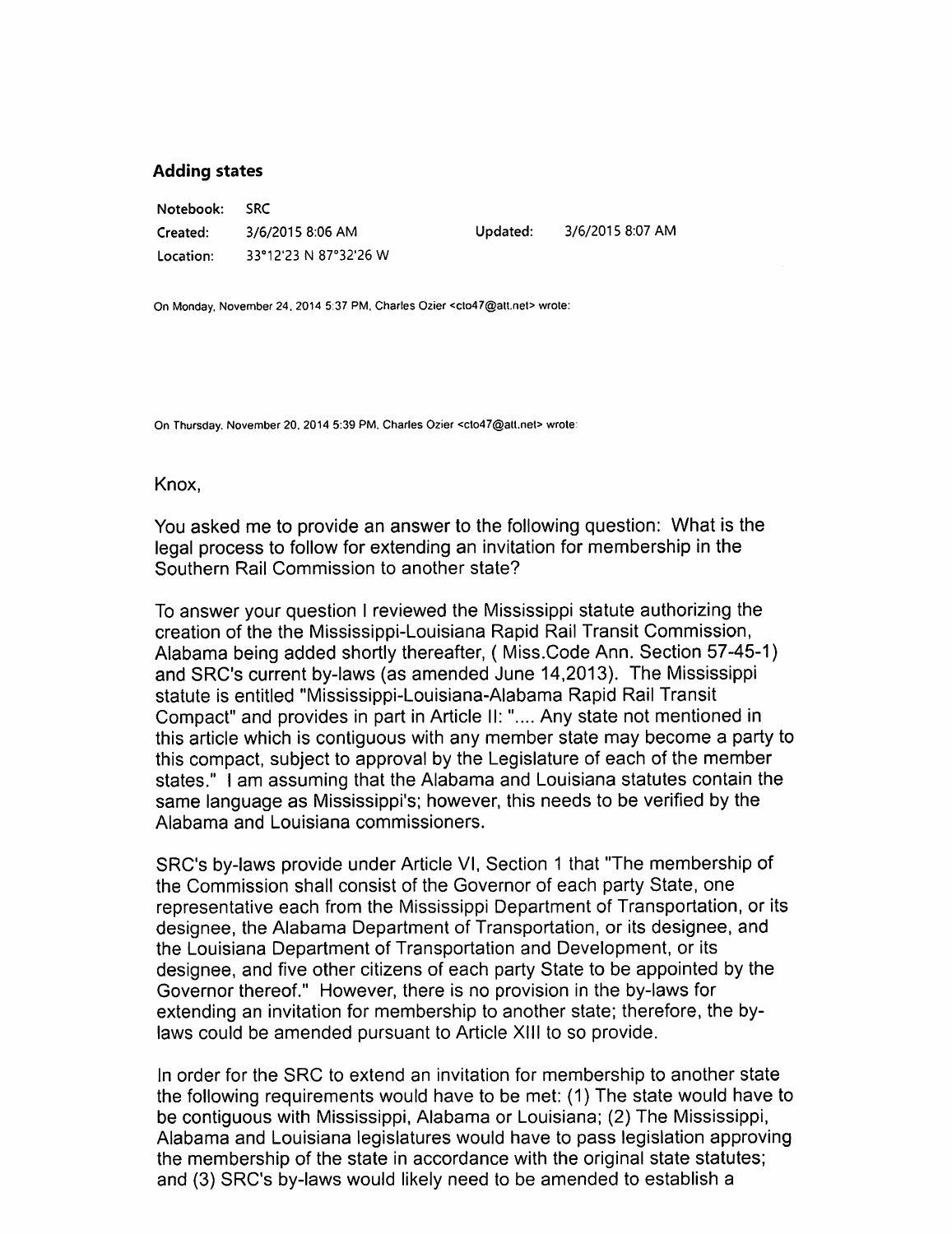procedure for extending an invitation to a state in accordance with the state statutes. Likewise, the by-laws would have to be amended to include a new state's commissioners in the rotation of officers as provided under Article VI.

I hope this sufficiently answers your question. If not, or if you have further questions concerning this matter, please let me know.

Charlie Ozier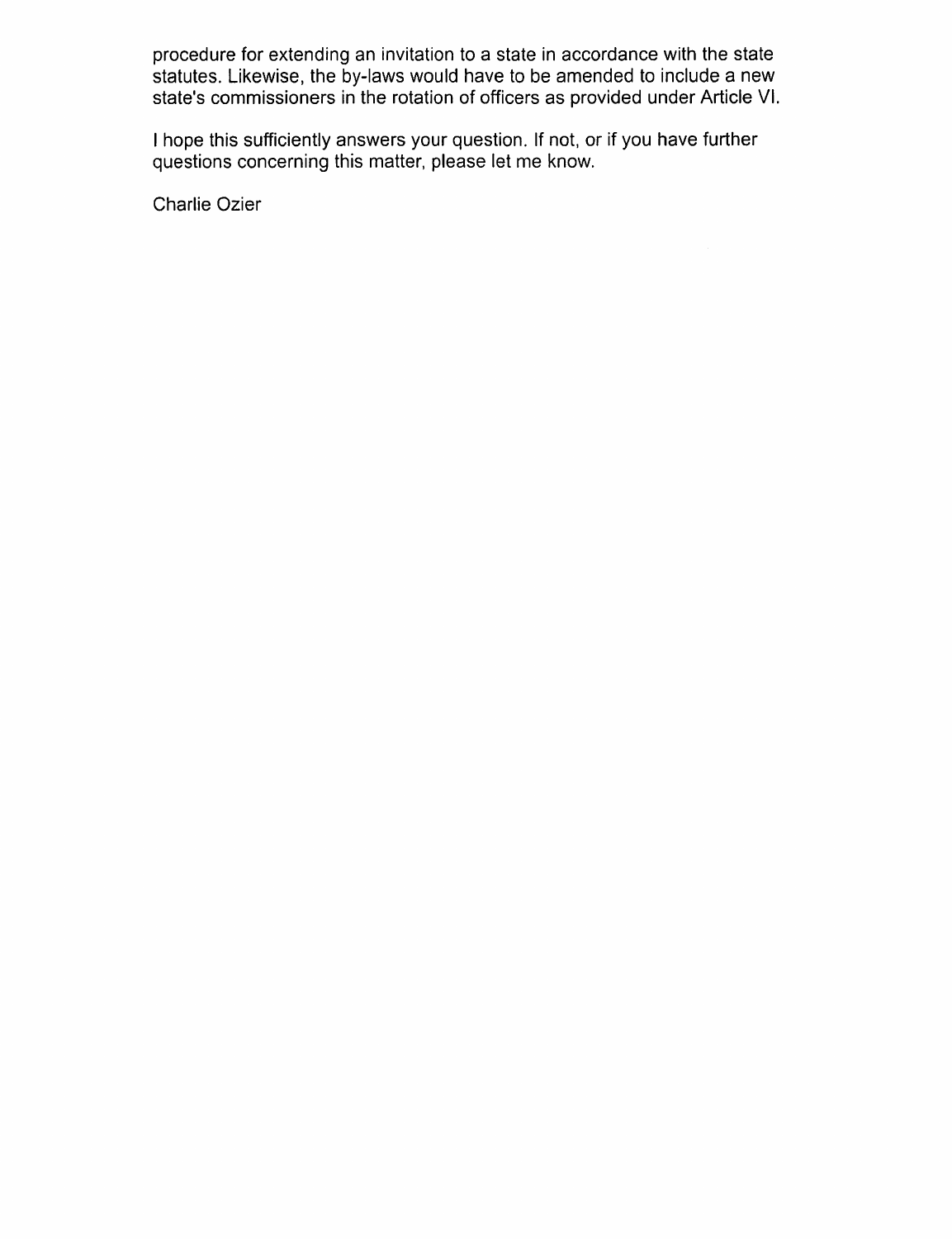# Laws & Legal Resources.

View Previous Versions of the Mississippi Code

# 2018 Mississippi Code Title 57 - Planning, Research and Development Chapter 45 - Mississippi-Louisiana-Alabama Rapid Rail Transit Compact § 57-45-1. Mississippi-Louisiana-Alahama Rapid Rail Transit Compact.

Universal Citation; MS Code § 57-45-1 (2018)

(a) The Governor, on behalf of this state, is hereby authorized to execute a compact in substantially the following form with the States of Louisiana and Alabama; and the Legislature hereby signifies in advance its approval and ratification of such compact, which compact is as follows:

MISSISSIPPI-LOUISIANA-ALABAMA RAPID RAIL TRANSIT COMPACT

#### ARTICLE I

The purpose of this compact is to study the feasibility of rapid rail transit service between Mississippi and the States of Louisiana and Alabama and to establish a joint interstate commission to assist in this effort.

#### ARTICLE II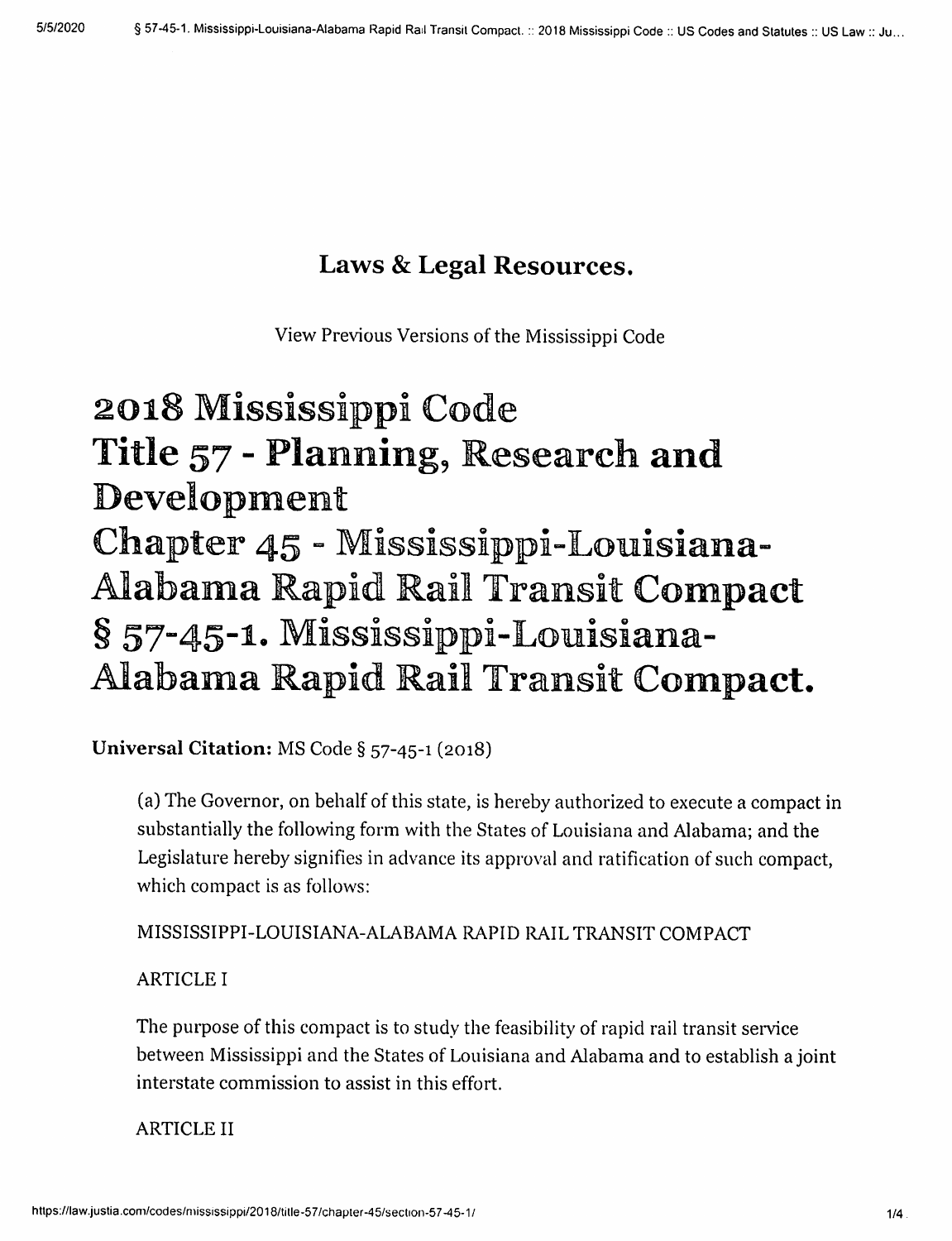This compact shall become effective immediately as to the states ratifying it whenever the States of Louisiana, Mississippi and Alabama have ratified it, and Congress has given consent thereto. Any state not mentioned in this article which is contiguous with any member state may become a party to this compact, subject to approval by the Legislature of each of the member states.

#### ARTICLE III

The states which are parties to this compact (hereinafter referred to as "party states") do hereby establish and create a joint agency which shall be known as the Mississippi-Louisiana Rapid Rail Transit Commission (hereinafter referred to as the "commission"). The membership of such commission shall consist of: the Governor of each party state, one (1) representative each from the Mississippi Energy and Transportation Board, or its successor, and the Office of Aviation and Public Transportation of the Louisiana Department of Transportation and Development, or its successor, five (5) other citizens of each party state, to be appointed by the Governor thereof. The appointive members of the commission shall serve for terms of four (4) years each. Vacancies on the commission shall be filled by appointment by the Governor for the unexpired portion of the term. The members of the commission shall not be compensated for service on the commission, but each of the appointed members shall be entitled to actual and reasonable expenses incurred in attending meetings, or incurred otherwise in the performance of his duties as a member of the commission. The members of the commission shall hold regular quarterly meetings and such special meetings as its business may require. They shall choose annually a chairman and vice chairman from among their members, and the chairmanship shall rotate each year among the party states in order of their acceptance of this compact. The commission shall adopt rules and regulations for the transaction of its business and a record shall be kept of all its business. It shall be the duty of the commission to study the feasibility of providing interstate rapid rail transit service between the party states. Toward this end, the commission shall have power to hold hearings; to conduct studies and surveys of all problems, benefits and other matters associated with such service, and to make reports thereon; to acquire, by gift, grant or otherwise, from local, state, federal or private sources such money or property as may be provided for the proper performance of their function, and to hold and dispose of same; to cooperate with other public or private groups, whether local, state, regional or national, having an interest in such service; to formulate and execute plans and policies for emphasizing the purpose of this compact before the Congress of the United States and other appropriate officers and agencies of the United States; and to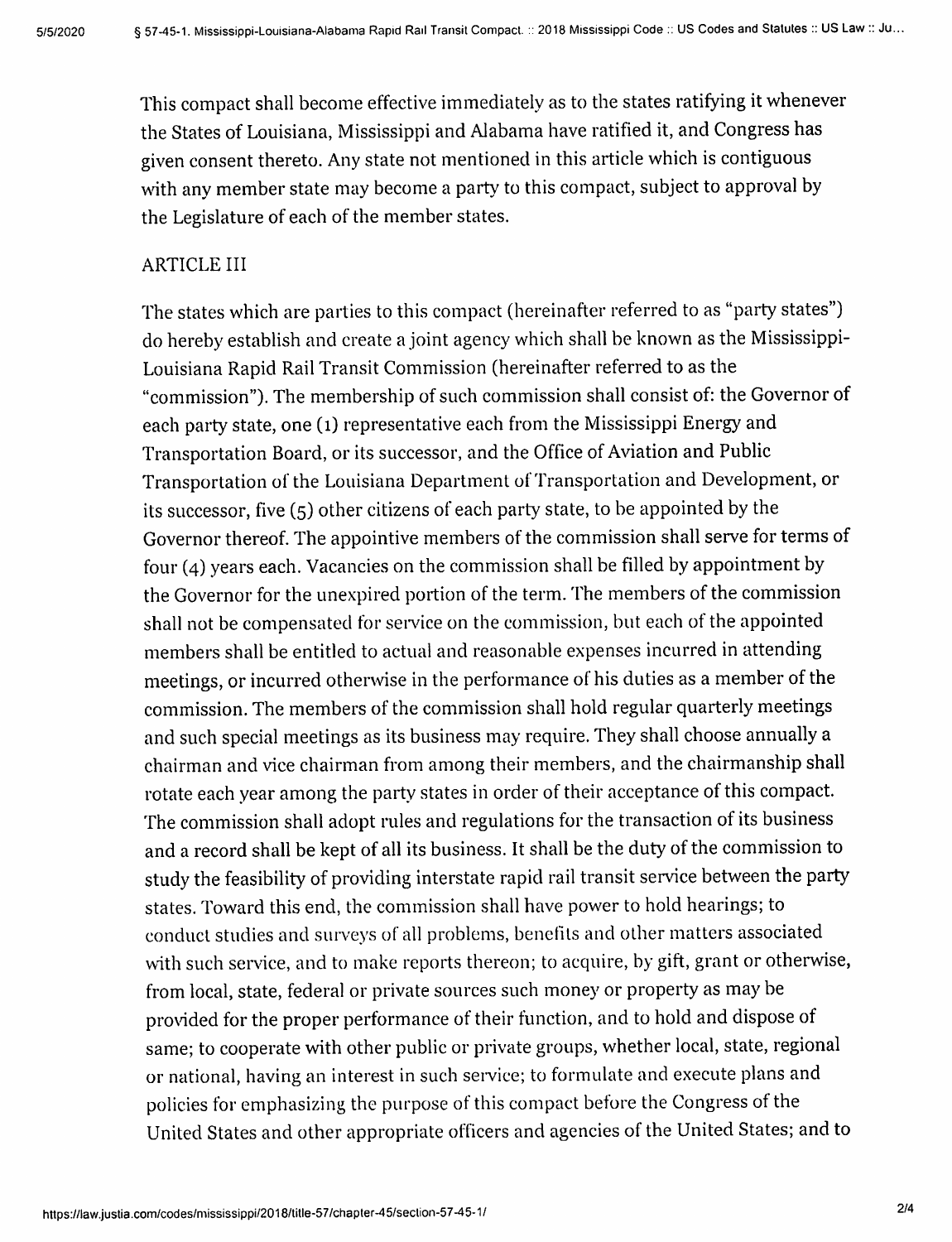exercise such other powers as may be appropriate to enable it to accomplish its functions and duties and to carry out the purposes of this compact.

## ARTICLE IV

Each party state agrees that its Legislature may, in its discretion, from time to time make available and pay over to the commission funds for the establishment and operation of the commission. The contribution of each party state shall be in equal amounts, if possible, but nothing in this article shall be construed as binding the Legislature of either state to make an appropriation of a set amount of funds at any particular time.

### ARTICLE V

Nothing in this compact shall be construed so as to conflict with any existing statute, or to limit the powers of any party state, or to repeal or prevent legislation, or to affect any existing or future cooperative arrangement or relationship between any federal agency and a party state.

### ARTICLE VI

(1) This compact shall continue in force and remain binding upon each party state until the Legislature or Governor of each or either state takes action to withdraw therefrom. However, any such withdrawal shall not become effective until six (6) months after the date of the action taken by the Legislature or Governor. Notice of such action shall be given to the other party state or states by the Secretary of State of the party state which takes such action.

(2) There is hereby granted to the Governor, to the members of the commission for Louisiana, and to the compact administrator all the powers provided for in the compact and in this section. All officers of the State of Mississippi are hereby authorized and directed to do all things falling within their respective jurisdictions which are necessary or incidental to carrying out the purpose of the compact.

(b) Pursuant to Article II of this compact, the Legislature of the State of Mississippi hereby assents to the State of Alabama becoming a party to such compact, subject to ratification by the State of Alabama of the terms and provisions thereof.

(c) Pursuant to Article III of this compact, in the exercise of such other powers as may be appropriate to enable the commission to accomplish its functions and duties and